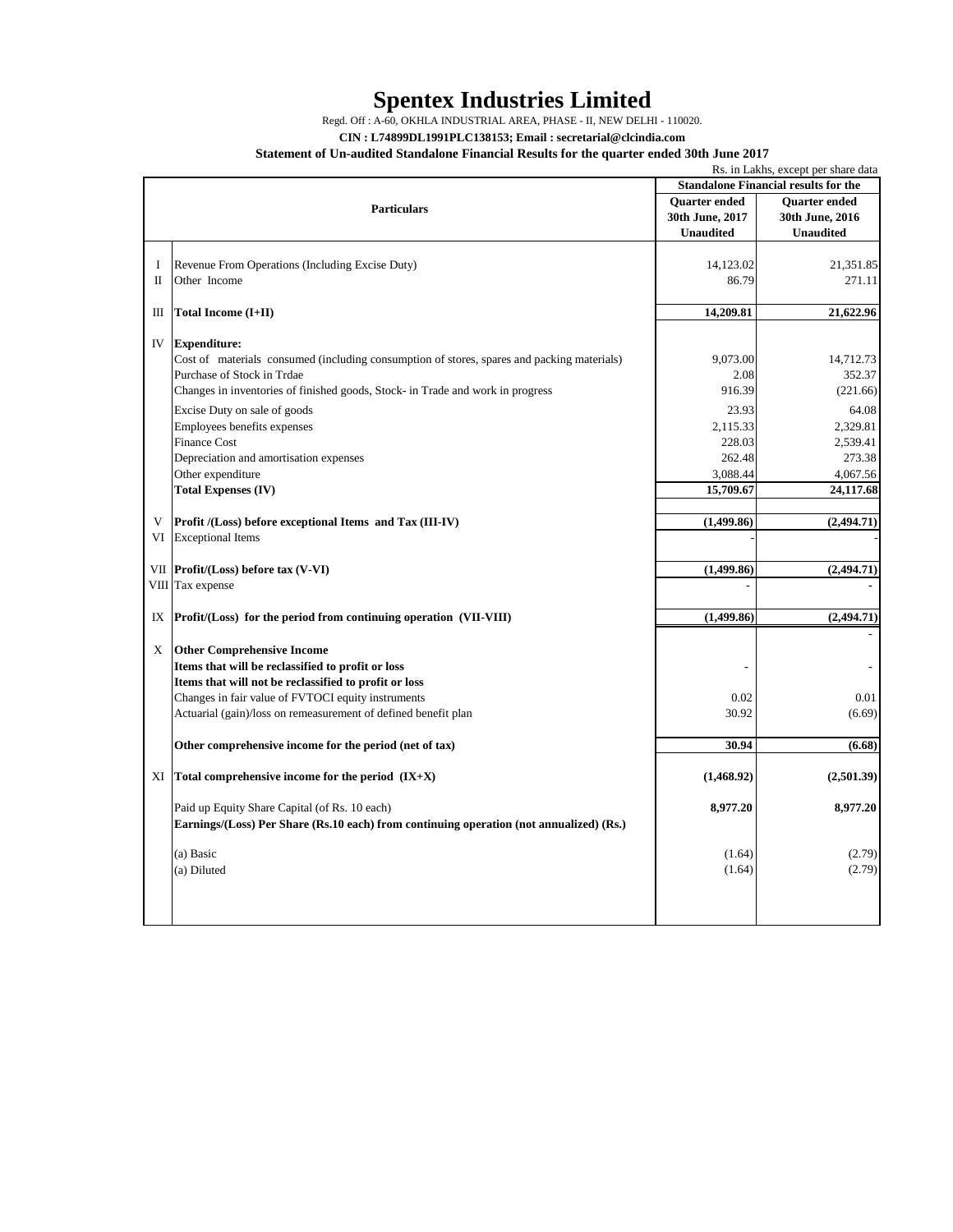## **Notes:**

- 1 The above financial results have been reviewed by the Audit Committee and were approved by Directors in their meeting held on 23rd September, 2017.
- 2 The Statutory Auditors have carried out limited review of the Standalone Financial Results and Segment reports of the Company for the quarter ended 30th June, 2017.
- 3 The Company has adopted Indian Accounting Standards ('Ind AS') notified by the Ministry of Corporate Affairs with effect from 1st April, 2017. Accordingly, the financial results for the quarter ended 30th June, 2017 are in compliance with Ind AS and the results for the comparative quarters ended 30th June, 2016 have been restated to comply with Ind-AS to make them comparable.
- 4 Revenue from operations has been presented in accordance with Ind AS 18. Excise duty has been presented as an expense.
- 5 In accordance with Ind AS 108 "Operating Segment" on Segment Reporting notified under the Companies (Accounting Statndards) Rules, 2006 (as amended) in accordance with section 133 of the Comapanies Act, 2013, read with relevant rules issued thereunder, for standalone financials, the Company has identified two Business Segments viz., Textile Manufacturing and Textile Trading, accordingly segment disclosure has been done.
- 6 The re-measurement cost of net defined benefit liability arising primarily due to change in actuarial assumptions has been recognized in Other Comprehensive Income (OCI) under Ind AS instead of Statement of Profit and Loss under previous GAAP. The Company has valued certain equity instruments at fair value (other than investment in subsidiaries). The impact of the change in fair value as on the date of transition (i.e. April, 2016) is recognised in opening equity and changes thereafter are recognised in Other Comprehensive Income.
- 7 The figures of previous comparative quarter ended 30th June, 2016 have been re grouped/recasted/rearranged wherever considered necessary to make them comparable with those of the current quarter.
- 8 The Ind AS compliant financial results for the quarters ended 30th June, 2016 have not been audited or reviewed by the auditors and are compiled by the management after exercising necessary due diligence to ensure a true and fair view of the Company's affairs.
- 9 The Auditors, in their limited review report have mentioned regarding diminution in the value of company's long term Investment of Rs. 2,044.70 lakhs and recoverability of Rs. 7,555.28 lakhs ( Previous quarter Rs. 7,567.92 lakhs) in Amit Spinning Industries Limited (ASIL), subsidiary of the Company. ASIL registered losses during the quarter as well as earlier financials years and eroded its net worth due to sluggish market demand and higher power cost in Maharashtra. ASIL had filed a reference with Board for Industrial and Financial Restructuring (BIFR) under section 15(1) and 15(2) of Sick Industrial Companies (Special Provisions) Act (SICA), 1985. BIFR had declared ASIL as Sick under Section 3(1) (o) of SICA 1985 and appointed Operating Agency under Section 17(3) of SICA 1985. SICA has been since repealed w.e.f. 1st December,2016. Accordingly, the Company has filed its petition before National Company Law Tribunal (NCLT) for resolution of its debts and approval of resolution plan and NCLT (by its order dated 1st August, 2017) has appointed Mr. Parveen Bansal as a Interim Resolution Professional (IRP) under Insolvency & Bankruptcy Code 2016 to settle the debts with lenders and to submit the revival scheme before NCLT.The company believes that the diminution in value of investment is temporary in nature considering the strength of management's plan of revival and reorganization of business. The management believes that losses incurred in the past would reasonably be made good which will also place the subsidiary in a position to repay the liabilities in due course and hence no adjustment is required in the books of accounts.
- 10 As on March 31, 2012, the accumulated losses of the Company had exceeded its net worth. Accordingly company in compliance with the provisions of section 15(1) of Sick Industrial Companies (Special Provisions) Act, 1985 had filed a reference with Board for Industrial and Financial Restructuring (BIFR),however, SICA has since been repealed w.e.f.1st December,2016. The operations of the company in the last few years have been adversely impacted due to demand and supply gap, high power tariffs, lack of adequate working capital, declining off take in internal market and overall subdued sentiment in the export market due to the tariff disadvantage created by Free Trade Agreements (FTAs) of our competitors with the big buying nations. During the previous year cotton prices have gone up significantly and the increase is not fully absorbed in the yarn prices leading to a huge disparity between spot cotton prices and yarn prices impacting the margins. As the company is in advanced discussion with its secured creditors to settle the dues,the management believes that the accumulated losses would reasonably be paired in due course and the financial statements as such have been prepared on a going concern basis.
- 11 Advance balances amount aggregating to Rs. 184.11 lakhs due from certain parties where payments are not forthcoming. Against the above, the Company has filed a suit for recovery. In addition to above for Rs. 101.35 lakhs dues from Government Authorities, company had filed an application for release with concerned authorities. The Company is making effort to recover the same and expects to reduce the outstanding dues significantly. Based on outcome of the legal suit coupled with further negotiations with these parties, the management is of the opinion that ultimately there would be no losses against these old balances and hence no provision is considered necessary at the stage.
- 12 Advance balances aggregating to Rs. 1,063.88 lakhs are due from certain parties where payments are not forthcoming. The company is making appropriate concerted efforts including negotiations with these parties to recover the same and expect to reduce the outstanding dues significantly. The management is of the view that ultimately there would be no losses against these outstanding balances and hence no provision is considered necessary at this stage.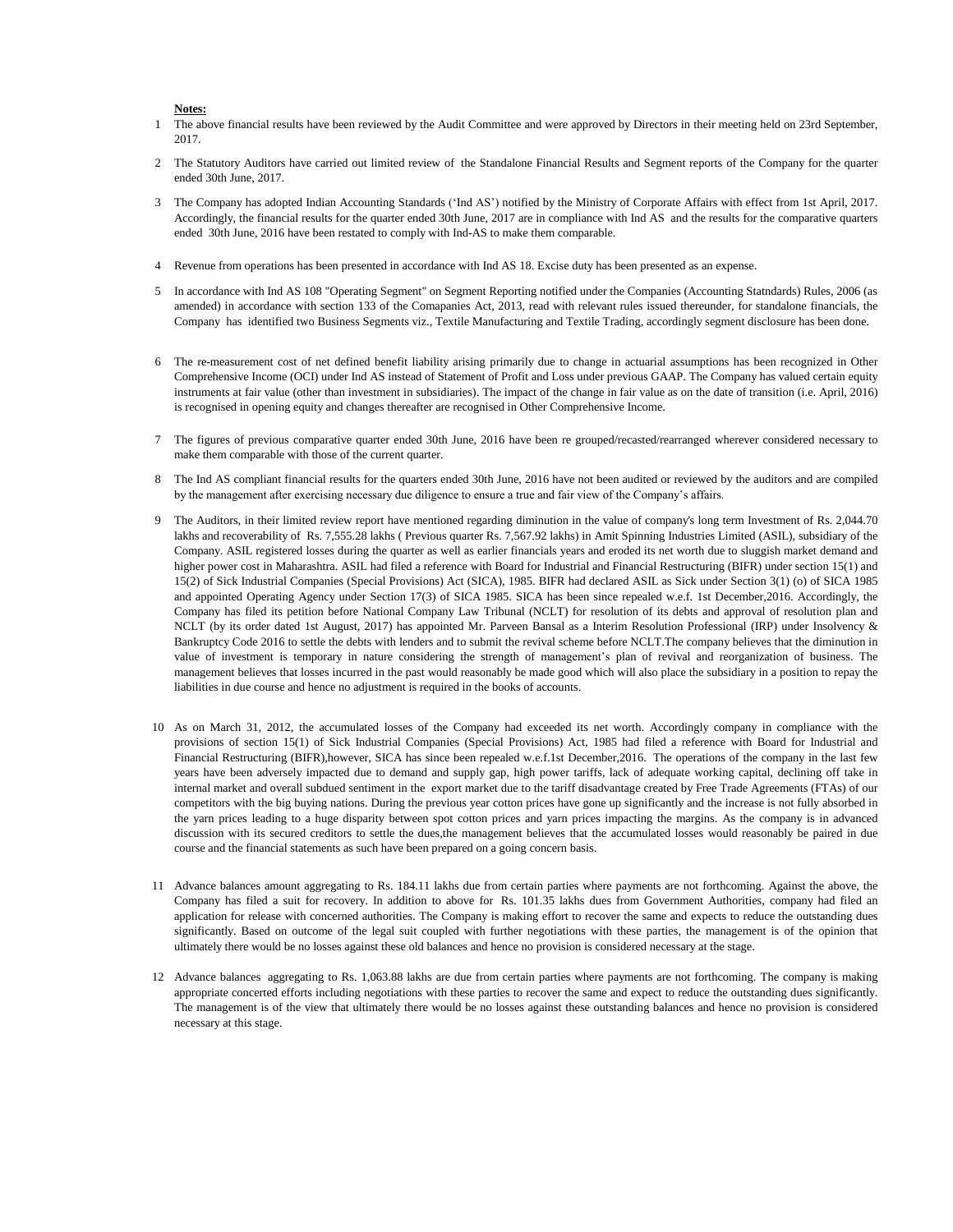- 13 The Company has not allotted shares against amount of Rs. 1,109.50 lakhs which was brought in by the promoters in more than one installments under restructuring scheme approved by the bankers of the company. Due to pending necessary approvals and directions for allotment of shares, the Company has not complied with the provisions of Section 42 of the Companies Act, 2013 .
- 14 The Company's accounts had become Non performing assets (NPA) with majority of the banks and due to this reason, the majority of lenders stopped charging interest from the company on their ouststanding debts amount from the dates on which their accounts become NPA. The company is in advanced discussions with its lenders to settle their dues through sale to Assets Reconstruction Companies by the lenders or otherwise. In view of the above, the company has not charged to statement of profit and loss account interest expenses of Rs. 1,319.62 lakhs and related penal interest and other charges for the quarter, if any, in respect of delay in repayment of borrowings from the banks. Further, intrest expenses of Rs. 9,610.67 lakhs till 31st March, 2017 has not been charged in Statement of Profit and Loss.
- 15 The outstanding balance as on 30th June, 2017 in respect of certain trade receivables, trade payables and loans & advances are subject to confirmation/reconciliation at the financial year end and consequential adjustment if any, from the respective parties. The management, however, does not expect any material variations.
- 16 The company has applied to Securities & Exchange Board of India (SEBI) seeking exemption for maintaining at least 15% of the amount of its debenture maturing during the financial year 2017-18 vide circular no 04/2013 dated 11-Feb-2013 issued by Ministry of Corporate Affair, which is still awaited.
- 17 The company has given corporate guarantee to State Bank of India, Tokyo on behalf of its subsidiary Spentex Netherland BV (SNBV) toward loan taken by SNBV from the said bank amounting to Rs. 15182.31 Lakhs is subsisting.

## **Reconciliation of profit after tax for the quarter ended 30th June 2016 between Ind AS compliant results as reported above with results reported in previous year as per Indian GAAP are given below:-**

|                |                                                                                         | <b>Ouarter ended</b> |
|----------------|-----------------------------------------------------------------------------------------|----------------------|
|                |                                                                                         | 30th June, 2016      |
|                |                                                                                         | Rs. in Lakhs.        |
|                | Profit/(Loss) after tax as reported in previous year as per Indian GAAP                 | (2,501.40)           |
|                | 1 Revenue from operations                                                               |                      |
|                | Regrouping from revenue from operation to Excise Duty on Sales as expense               | 64.08                |
|                | 2 Excise Duty on Sales Expense                                                          | (64.08)              |
| 3              | Employee Benefit Expense                                                                |                      |
|                | Actuarial (gain) loss on defined benefit plan transferred to other comprehensive income | 6.69                 |
|                | Profit/(Loss) after Tax reported as per Ind-AS                                          | (2,494.71)           |
| $\overline{4}$ | Other Comprehensive Income                                                              | (6.68)               |
|                |                                                                                         |                      |
|                | Total Comprehensive Income as per Ind AS                                                | (2,501.39)           |

For & on behalf of the Board of Directors **Spentex Industries Limited** Sd/- **Mukund Choudhary** Managing Director Place : New Delhi Date : 23rd Sept,2017